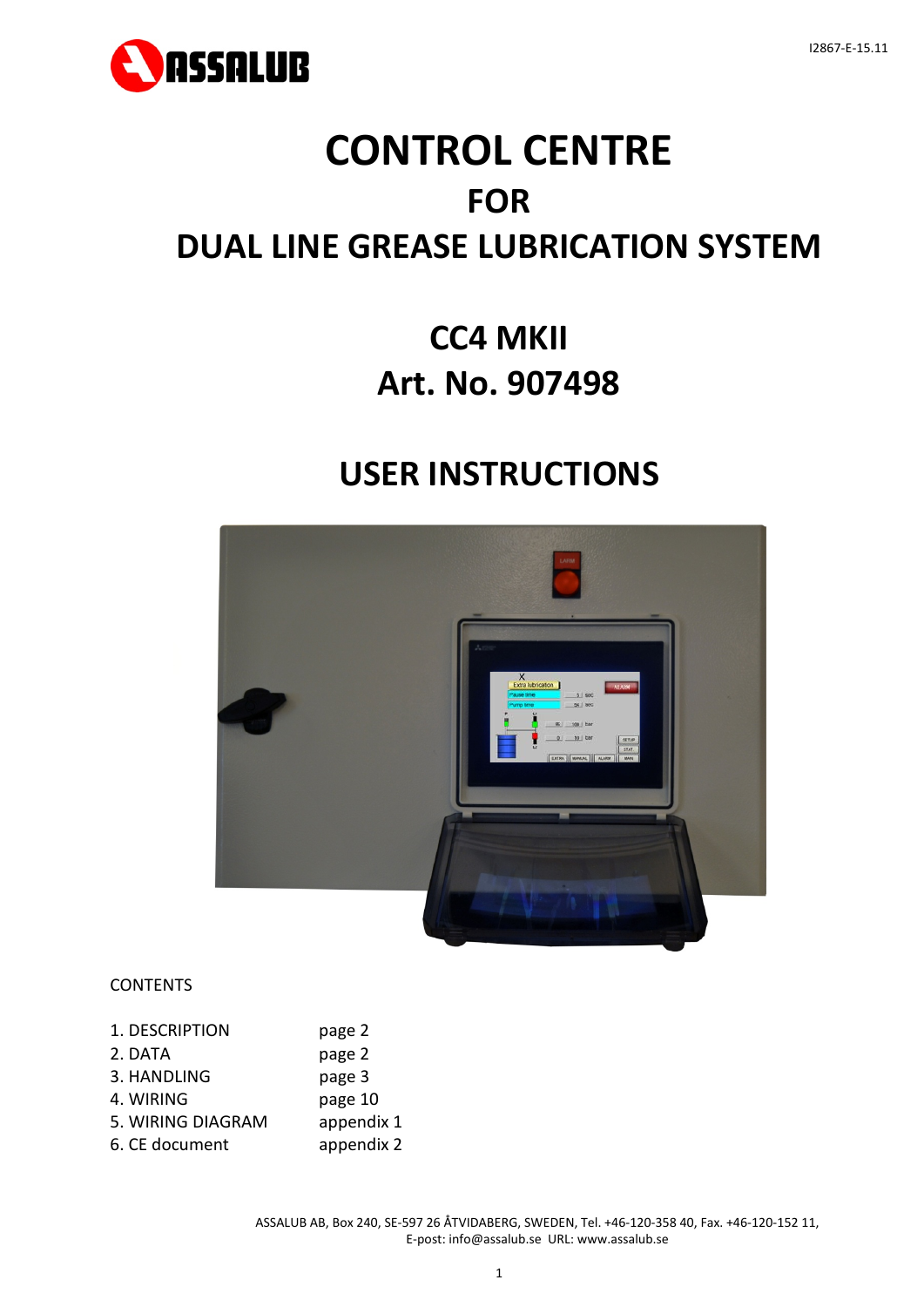### **1. DESCRIPTION**

The central control unit CC4 MKII controls and monitors up to 4 channels in a 2 line grease lubrication system.

The control unit can be configured to be able to work together with different number of pump units and channel valves.

### **FUNCTIONS**

- Settable pump and pause periods.
- Pressure settings, in cases where pressure transducers are used.
- All settings are password-protected.
- Optional extra lubrication.
- Optional manual operation.
- Optional spray.
- Control via the lubricated machine.
- Output for operation indicator.
- Output for alarms issuing alarms when the set pressure has not been reached during the pump period, when there is a low level in the drum of lubricant, short circuit in the pressure transducer, at pressure acknowledgement from the wrong line or at too high rest pressure.

### DEFINITIONS

| Channel                       | Part of the lubrication system with its own settings.             |
|-------------------------------|-------------------------------------------------------------------|
| Line1, Line2                  | The two lines that are alternately pressurised in a 2 line        |
|                               | lubrication system.                                               |
| Pause time                    | Time from pump stop to pump start.                                |
| Pressure operating time       | The time from pump start until its set pressure is achieved and   |
|                               | the pump is stopped.                                              |
| Extra pressure operating time | Settable extra time from pressure acknowledgement to              |
|                               | depressurisation.                                                 |
| Pump time                     | Maximum pressure operating period before an alarm is issued.      |
| Lubrication cycle             | The time between lubrications of every individual lubrication     |
|                               | point, i.e. two pressure operating periods and two pause periods. |

### **2. DATA**

| Enclosure classification | <b>IP 65</b>          |                                  |
|--------------------------|-----------------------|----------------------------------|
| Dimension                | 600x400x220 (BxHxD)   |                                  |
| Weight                   | 20 kg.                |                                  |
| Power supply             | 100-240 VAC 2,8-1,4 A |                                  |
|                          | 50-60 Hz              |                                  |
| Outputs:                 | Max load              | 80 VA resistiv load              |
|                          |                       | 100 W inductive load             |
|                          | Alarm output          | Voltage-free change over contact |
|                          | Running output        | Voltage-free change over contact |
|                          | Voltage               | Built-in power source 24 V 3A    |
| Setting range            | Pump time             | 1 - 9999 sec.                    |
|                          | Pause time            | 1 - 9999 min.                    |
|                          | Pressure              | 1 - 250 Bar                      |

ASSALUB AB, Box 240, SE-597 26 ÅTVIDABERG, SWEDEN, Tel. +46-120-358 40, Fax. +46-120-152 11, E-post: info@assalub.se URL: www.assalub.se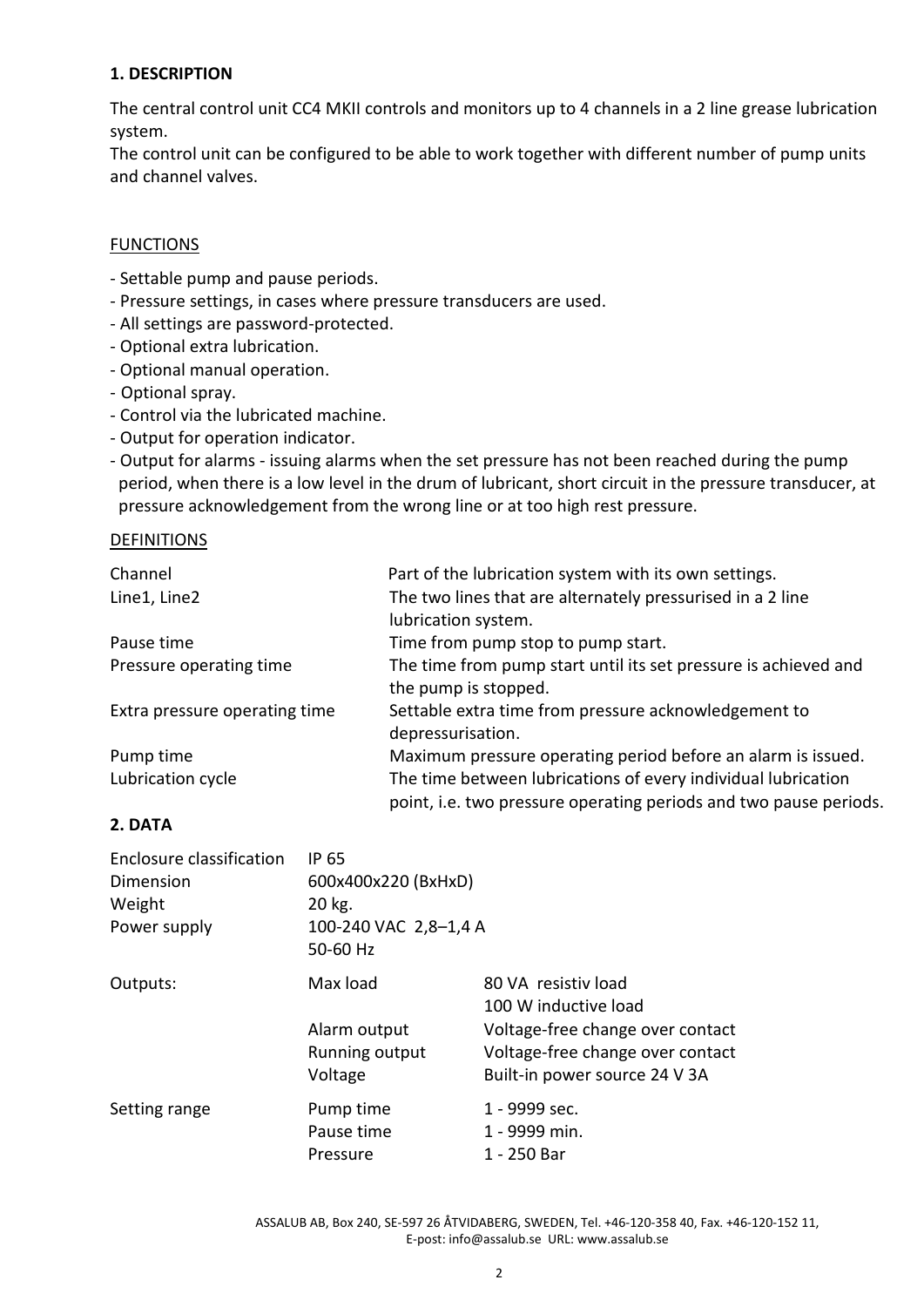### **3. HANDHAVANDE**

### **HUVUDMENY**

| <b>Main Menu</b>                         | 19:56                                |
|------------------------------------------|--------------------------------------|
| Channel 1<br>$\blacksquare$<br>Channel 2 | <b>Press</b><br><b>Tork</b>          |
| Channel 3<br>Channel 4                   |                                      |
| Setup                                    | <b>START</b><br>LARM<br><b>STOPP</b> |

To get to the main menu, press  $\lceil \frac{\text{MAIN}}{\text{this button}} \rceil$  as avaliable in all menus.

Start the control unit by pressing  $\sqrt{s_{\text{TART}}\over s_{\text{TART}}}\right)$  and the control unit of the control unit is running.

The green lamp at Channel 1 indicate an ongoing lubrication of channel 1.

### PASSWORD

To make it impossible for any unauthorised persons to change the settings and configuration, these have been password-protected.

If the page is password protected you find an open  $\Omega$  or closed  $\Omega$  padlock in the lower left corner of the screen. If the padlock is closed  $\bigcap$  it is not possible to change any settings. Press the padlock  $\bigcap$ and type in the operator name and password. The padlock is then open  $\Omega$  and it is possible to change the settings.

Press the padlock if you want to close it to protect the settings again.

At delivery the operator name is 1 and the password is 1234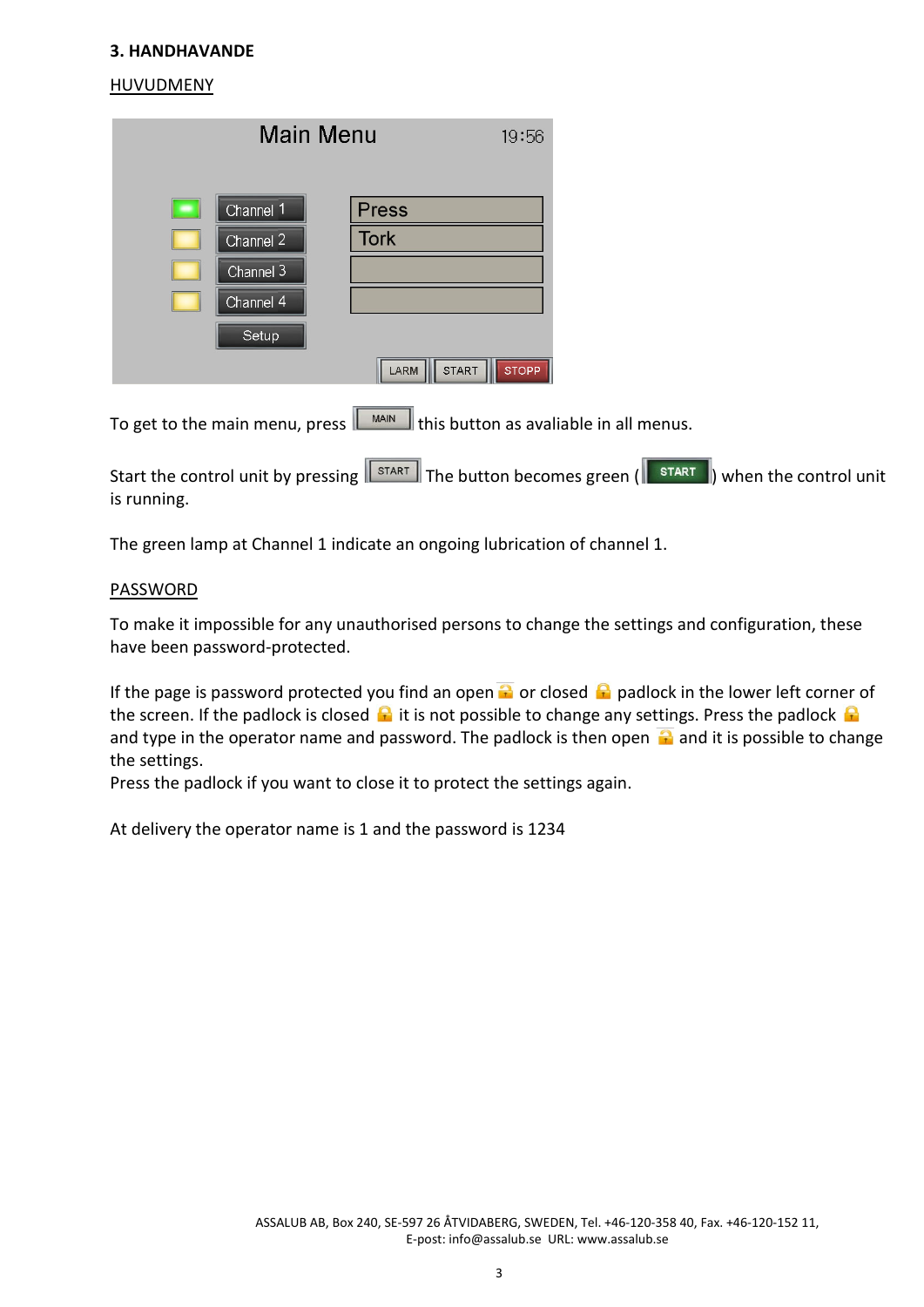### SUB MENUS

To reach the required sub menu press one of the channels or Setup



- 1. The name of the machine
- 2. Information text.

Show if the lubrication is machine stopped, if an extra lubrication is running, or if the control unit is in manual mode. Not running is shown if the control unit is stopped.

- 3. Lubrication status. Show pump time and pause time.
- 4. Pump indication

Show green when the pump is running, if not, red.

- 5. Line indication Show green when line 1 is open, if not, red.
- 6. Line indication Show green when line 2 is open, if not, red.
- 7. Grease indication Show blue when there are grease left, red at low level.
- 8. Pressure Shows the pressure in line 1 and line 2
- 9. Set pressure Shows the acknowledgement pressure and maximum rest pressure. 10. Alarm indication

Shows that there are an active alarm.

- 11. Button for extra lubrication.
- 12. Button for manual lubrication.
- 13. Button for alarm list.
- 14. Button for settings.
- 15. Button for statistics.
- 16. Button for main menu.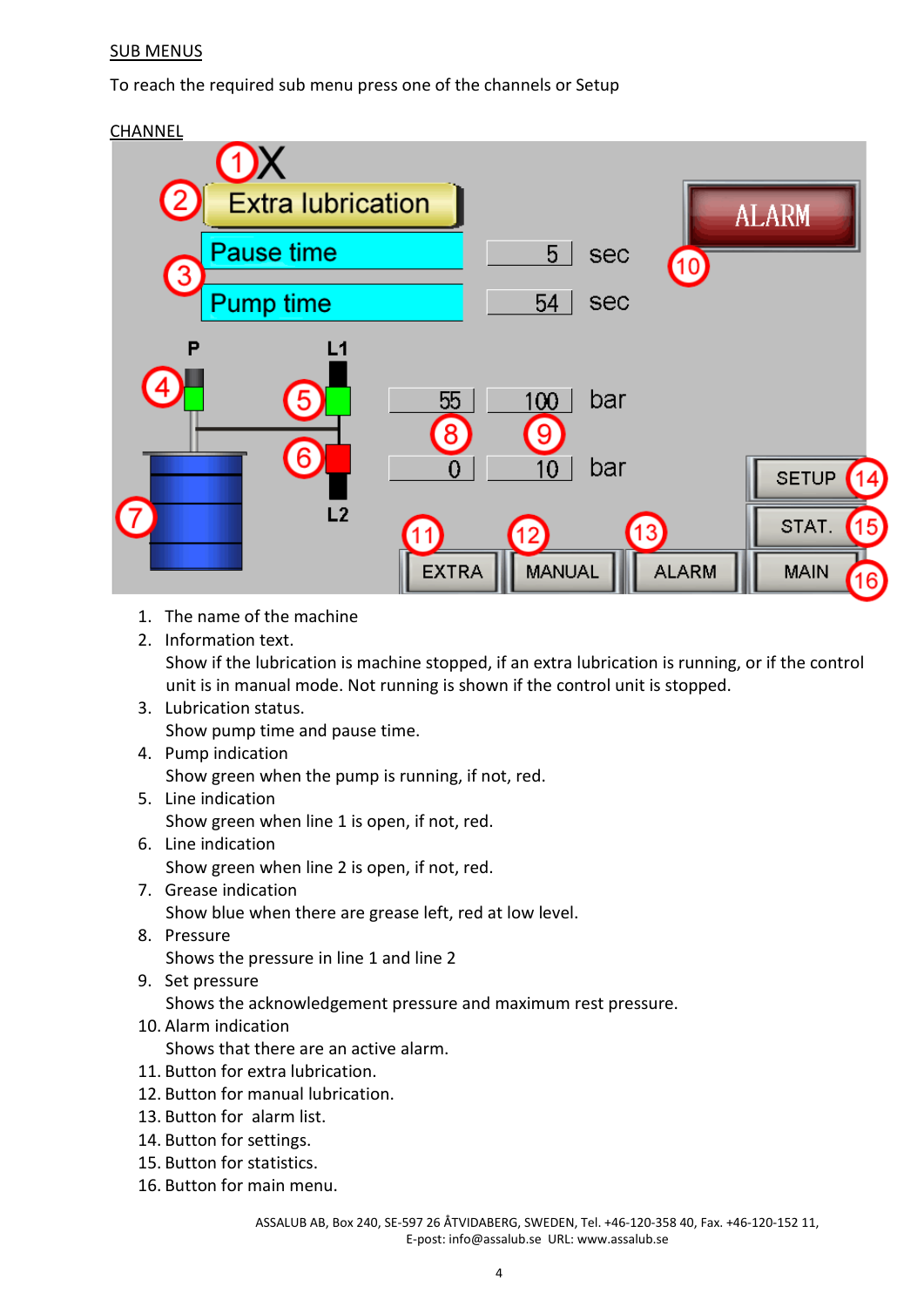| Setup 1/2             |            |                |                |                    |               |             |  |  |  |  |
|-----------------------|------------|----------------|----------------|--------------------|---------------|-------------|--|--|--|--|
| Channel               |            | $\overline{2}$ | $\overline{3}$ | 4                  |               |             |  |  |  |  |
| Pump U                |            |                | 2              |                    |               |             |  |  |  |  |
| Valve                 | <b>YES</b> | <b>YES</b>     | <b>NO</b>      | <b>NO</b>          |               |             |  |  |  |  |
| Function<br>Interlock | <b>NC</b>  |                |                |                    |               |             |  |  |  |  |
|                       |            |                |                | SETUP <sub>2</sub> | <b>RETURN</b> | <b>MAIN</b> |  |  |  |  |

In this menu the control unit is configured to work with different number of pumps and valves.. In this case channel 1 and channel 2 use the same pump unit and are separated with valves. Channel 3 has its own pump unit and channel 4 is not in use.

Possible combinations:

| Channel   |            |     | ∽<br>ے | $\prime$ | Channel   |  | - | Λ |
|-----------|------------|-----|--------|----------|-----------|--|---|---|
| Pump Unit |            |     |        |          | Pump Unit |  | - | 0 |
| Valve     | <b>OFF</b> | OFF | OFF    | OFF      | Valve     |  |   | 0 |

| Channel   |    |    |     | Δ   | Channel          |    |    |    |    |
|-----------|----|----|-----|-----|------------------|----|----|----|----|
| Pump Unit | ∸  |    |     |     | <b>Pump Unit</b> |    |    |    |    |
| Valve     | ON | ΟN | OFF | OFF | Valve            | ON | О٨ | ΟN | OΝ |

| Channel   |     |     |     |     | Channel   |    |    |    | 4   |
|-----------|-----|-----|-----|-----|-----------|----|----|----|-----|
| Pump Unit |     |     |     |     | Pump Unit |    |    |    |     |
| Valve     | OFF | OFF | OFF | OFF | Valve     | ΟN | ΟN | ΟN | OFF |

| Channel   |    |    |    |     | Channel          |    |    |    |    |
|-----------|----|----|----|-----|------------------|----|----|----|----|
| Pump Unit |    |    |    |     | <b>Pump Unit</b> |    |    |    |    |
| Valve     | ON | ΟN | ON | OFF | Valve            | ON | ΟN | ΟN | ΟN |

| Channel   |    |    |     | $\prime$ | Channel   |    |    |     | 4   |
|-----------|----|----|-----|----------|-----------|----|----|-----|-----|
| Pump Unit |    |    |     |          | Pump Unit |    |    |     | ے   |
| Valve     | ΟN | ΟN | OFF | OFF      | Valve     | ON | ΟN | OFF | OFF |

### ONE CHANNEL **THREE CHANNELS** three pump units

| Channel   |  |  |
|-----------|--|--|
| Pump Unit |  |  |
| Valve     |  |  |

### TWO CHANNELS one pump unit FOUR CHANNELS one pump unit

| Channel   |     |    |    |  |
|-----------|-----|----|----|--|
| Pump Unit |     |    |    |  |
| Valve     | וחר | nΝ | nΝ |  |

### TWO CHANNELS two pump units FOUR CHANNELS two pump units, alt 1

| Channel   |    |    |    |     |
|-----------|----|----|----|-----|
| Pump Unit |    |    |    |     |
| Valve     | ∩N | ωN | ΩN | ∩FF |

### THREE CHANNELS one pump unit FOUR CHANNELS two pump units, alt 2

| Channel   |    |    |    |     |
|-----------|----|----|----|-----|
| Pump Unit |    |    |    |     |
| Valve     | ∩N | nΝ | OΝ | וחר |

### THREE CHANNELS two pump units FOUR CHANNELS three pump units

| Channel   |    |    |     |     |
|-----------|----|----|-----|-----|
| Pump Unit |    |    |     |     |
| Valve     | ∩N | nΝ | ∩FF | ∩FF |

ASSALUB AB, Box 240, SE-597 26 ÅTVIDABERG, SWEDEN, Tel. +46-120-358 40, Fax. +46-120-152 11, E-post: info@assalub.se URL: www.assalub.se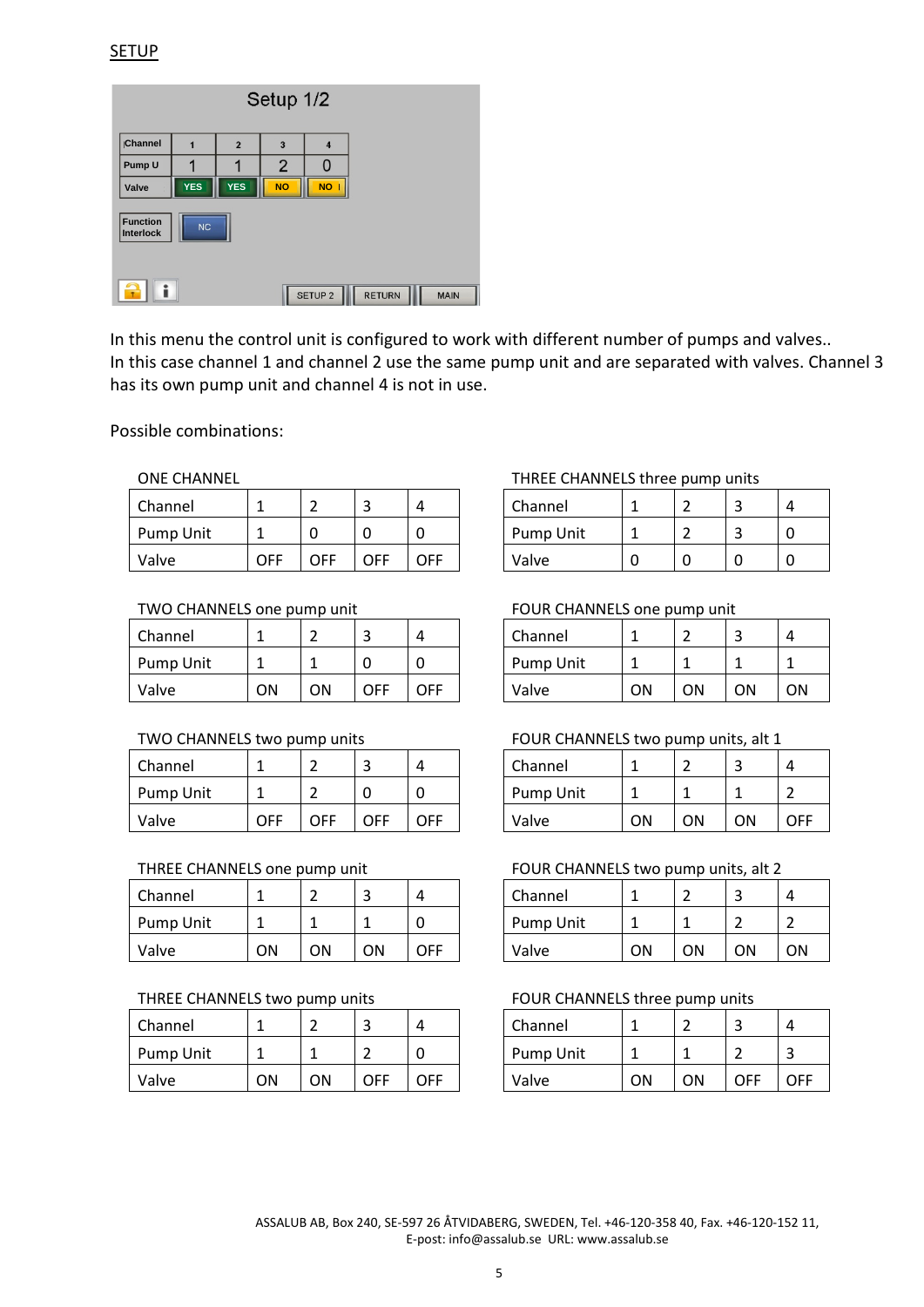The function for machine stop can be changed between NO and NC contact.

Press Setup 2 to enter the next Setup page.

| Setup 2/2  |                              |  |  |  |
|------------|------------------------------|--|--|--|
| Name Ch. 1 | <b>Press</b>                 |  |  |  |
| Name Ch. 2 | <b>Tork</b>                  |  |  |  |
| Name Ch. 3 |                              |  |  |  |
| Name Ch. 4 |                              |  |  |  |
|            | <b>RETURN</b><br><b>MAIN</b> |  |  |  |

Set the name for the channels.

### **SETTINGS**

| Setup                        |   |                                              |
|------------------------------|---|----------------------------------------------|
| <b>Pump Time</b>             |   | sec                                          |
| Pause Time                   | Ω | min                                          |
| <b>Pressure</b>              |   | bar                                          |
| <b>Extra pressuring time</b> |   | sec                                          |
| <b>Extra pause time</b>      |   | sec                                          |
| Extra machine stop time      |   | sec                                          |
| <b>Max rest pressure</b>     |   | bar                                          |
|                              |   | <b>RETURN</b><br><b>ALARM</b><br><b>MAIN</b> |

Set the **pump time**, **pause time** and **pressure**.

**Extra pressuring time** is the extra pressure operating period, must not be 0 **Extra pause time** is the time between pressurisations of both lines in the event of extra lubrication. **Extra machine stop time** is the time the lubrication remains after machine stop.

**Max rest pressure** is the maximum pressure in line 2 when the lubrication of line 1 start (or the maximum pressure in line 1 when the lubrication of line 2 start.)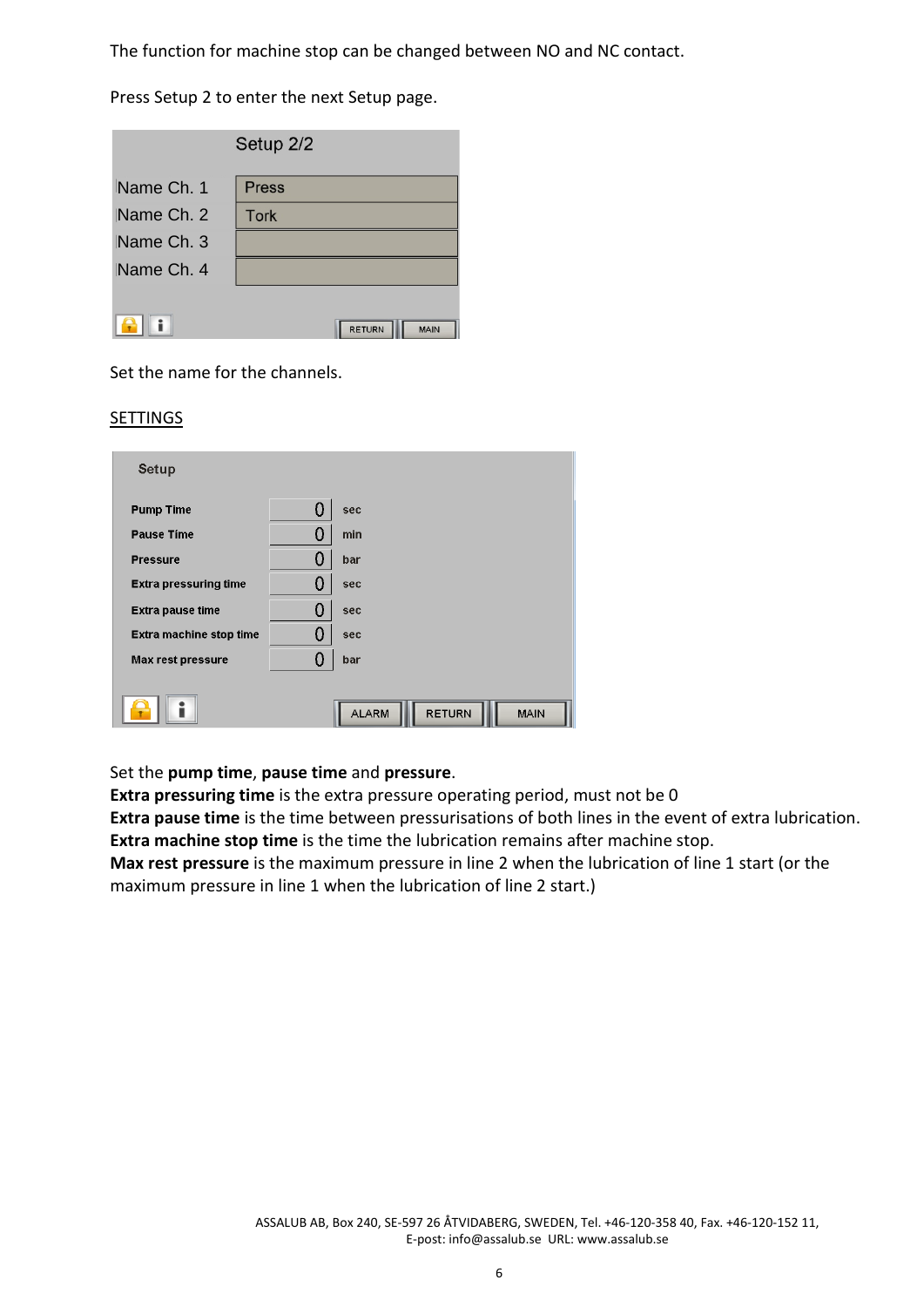### **STATISTICS**

| <b>Number of lubrications</b><br>137<br><b>Total</b><br><b>Number of lubrications</b><br>62<br>Period |                              |
|-------------------------------------------------------------------------------------------------------|------------------------------|
| <b>RESET</b>                                                                                          |                              |
|                                                                                                       |                              |
|                                                                                                       |                              |
|                                                                                                       | <b>RETURN</b><br><b>MAIN</b> |

The number of lubrications are displayed on this screen.

The top row displays the total number of lubrications since the central control unit has been in operation.

The lower row shows the number of lubrications since the last zeroing. To reset the number of  $|$ lubrications, press:  $|$ <sup>RESET</sup>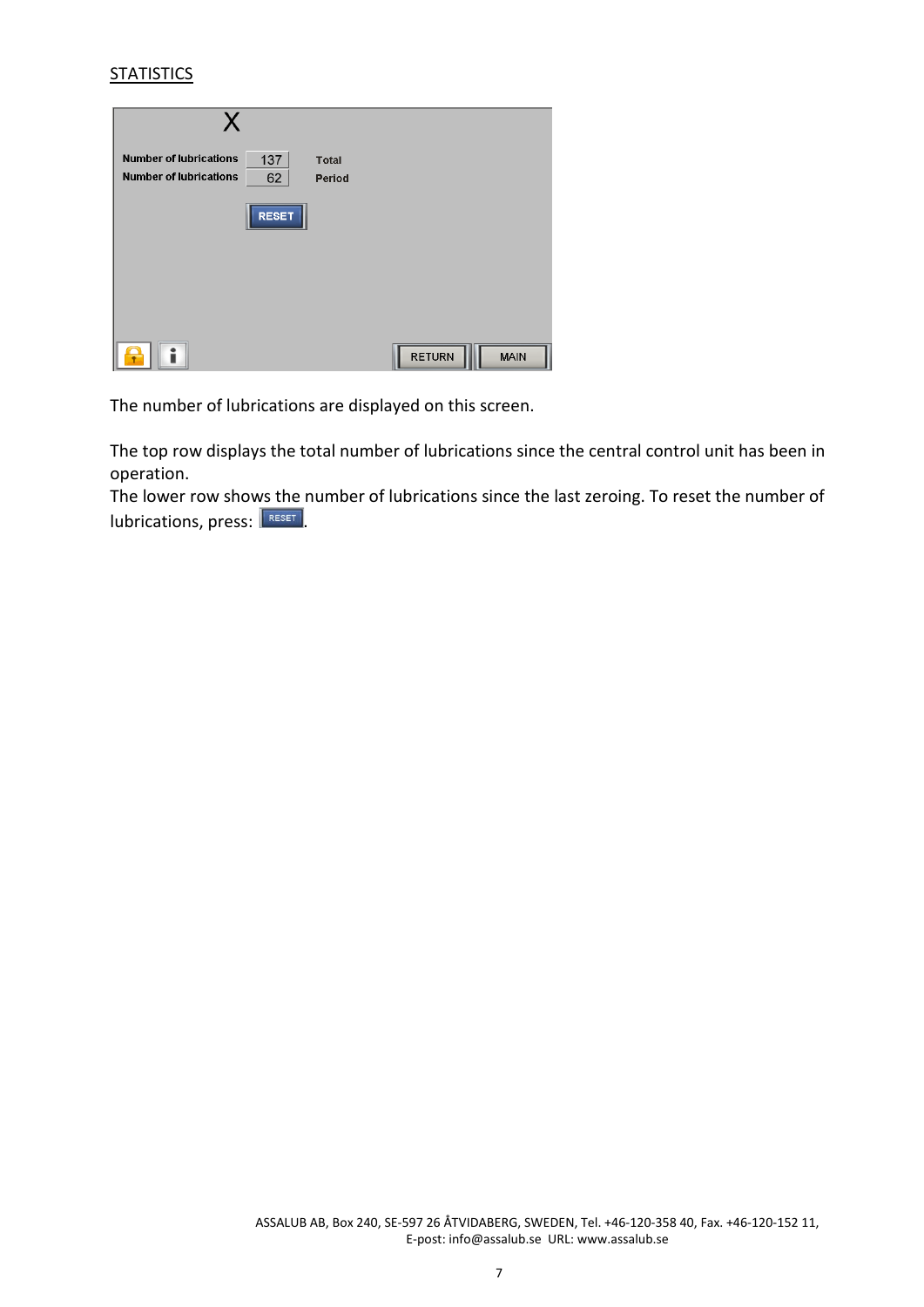### MANUAL OPERATION

Both of the lines can be pressurised manually on this screen to facilitate troubleshooting etc.

| <b>Manual</b> |                                                                                                                    |
|---------------|--------------------------------------------------------------------------------------------------------------------|
| P<br>L1<br>n  | 105<br>110<br>bar<br><b>START</b><br>bar<br>5<br>70<br><b>STOP</b><br><b>ALARM</b><br><b>RETURN</b><br><b>MAIN</b> |
|               | Start the manual operation by pressing start that becomes green (START                                             |

Press the button  $\boxed{\bullet}$  to pressurize the line., the button changes to  $\boxed{\bullet}$ .

Press the button again to release the pressure.

The pump starts once a line has been pressurised. The pump stops when the set pressure has been reached and the pressure is maintained. If the pressure should drop the pump is started again.

Conclude manual operations by pressing **F** stop **R** 2001 2001 2001 2008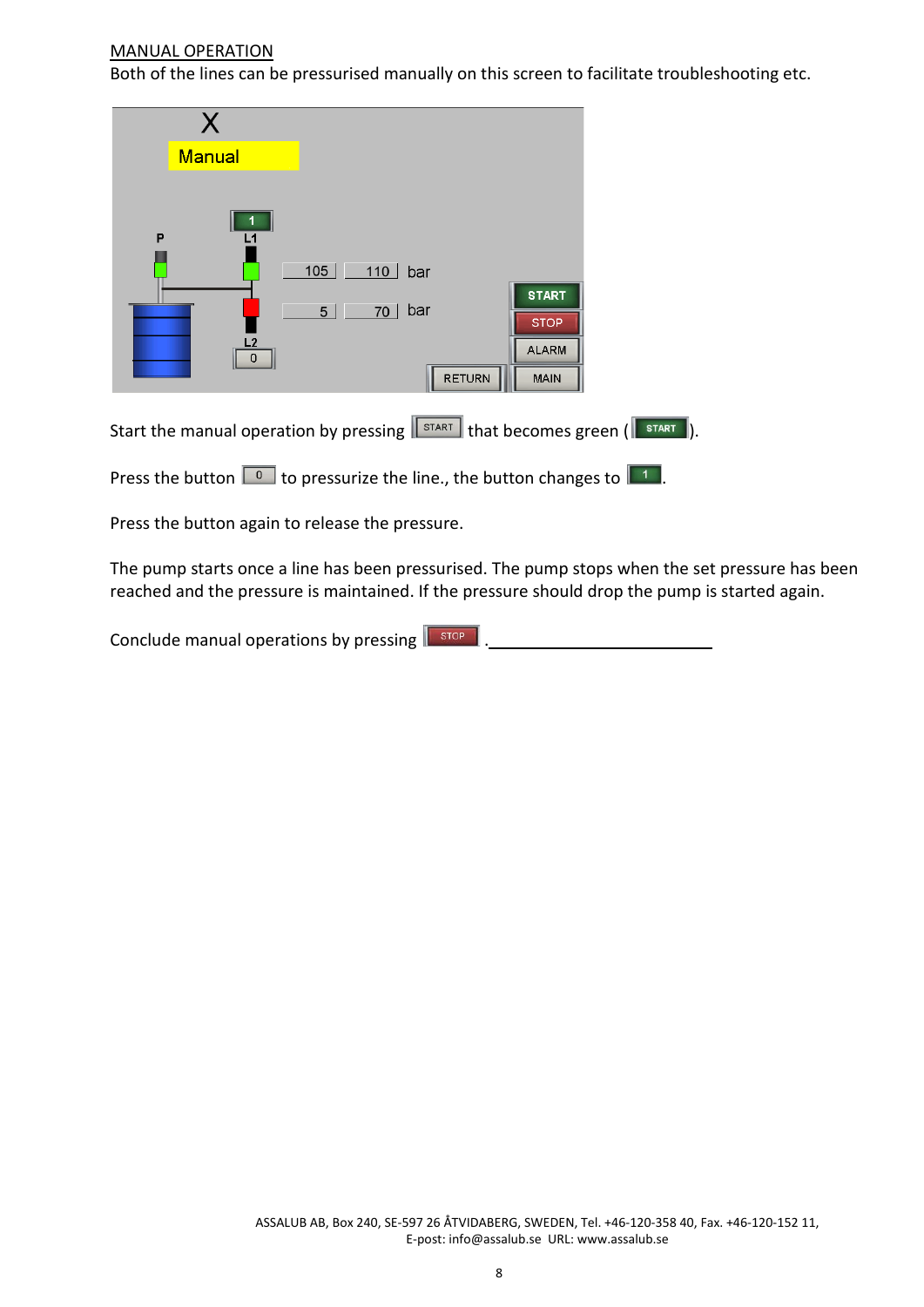### ALARM

|                | Advanced User Alarm History               |                         | 15.08.15 01:33                   |
|----------------|-------------------------------------------|-------------------------|----------------------------------|
| <b>Occured</b> | <b>Message</b>                            | <b>Restored Checked</b> |                                  |
|                |                                           |                         | Page<br>Up<br>Row<br><b>i</b> lo |
|                |                                           |                         |                                  |
|                |                                           |                         |                                  |
|                |                                           |                         |                                  |
|                |                                           |                         | Row                              |
|                |                                           |                         | Down<br>Page<br>Down             |
| <b>Delete</b>  | <b>Delete</b><br>A11                      | Reset                   |                                  |
| Menu           | Alarm<br>Alarm<br>History<br>Accumulation |                         | Back                             |

Alarm events are listed on this screen.

**Low grease level PU1**. Show that the level is low in the drum of lubricant for Pump Unit 1. **Pump time Channel 1 Line 1**. Show that there has been no pressure acknowledgement during the pump period for channel one line 1.

**Pressure sensor Channel 1 line 2** Show abnormal pressure from channel 1 line 2, indicating broken pressure sensor or short circuited cables.

**Wrong line Channel 3**. Show pressure acknowledgement from wrong line for channel 3, indicating that the pressure transducers wrongly connected.

**High rest pressure Channel 1 Line 2** Show too high remaining pressure in channel 1 line 2when the lubrication of line 1 started.

Acknowledgement is carried out by pressing

### ALARM HISTORY

By pressing  $\frac{a_{\text{Harm}}}{a}$  a screen with the alarms is shown with information when they occurred.